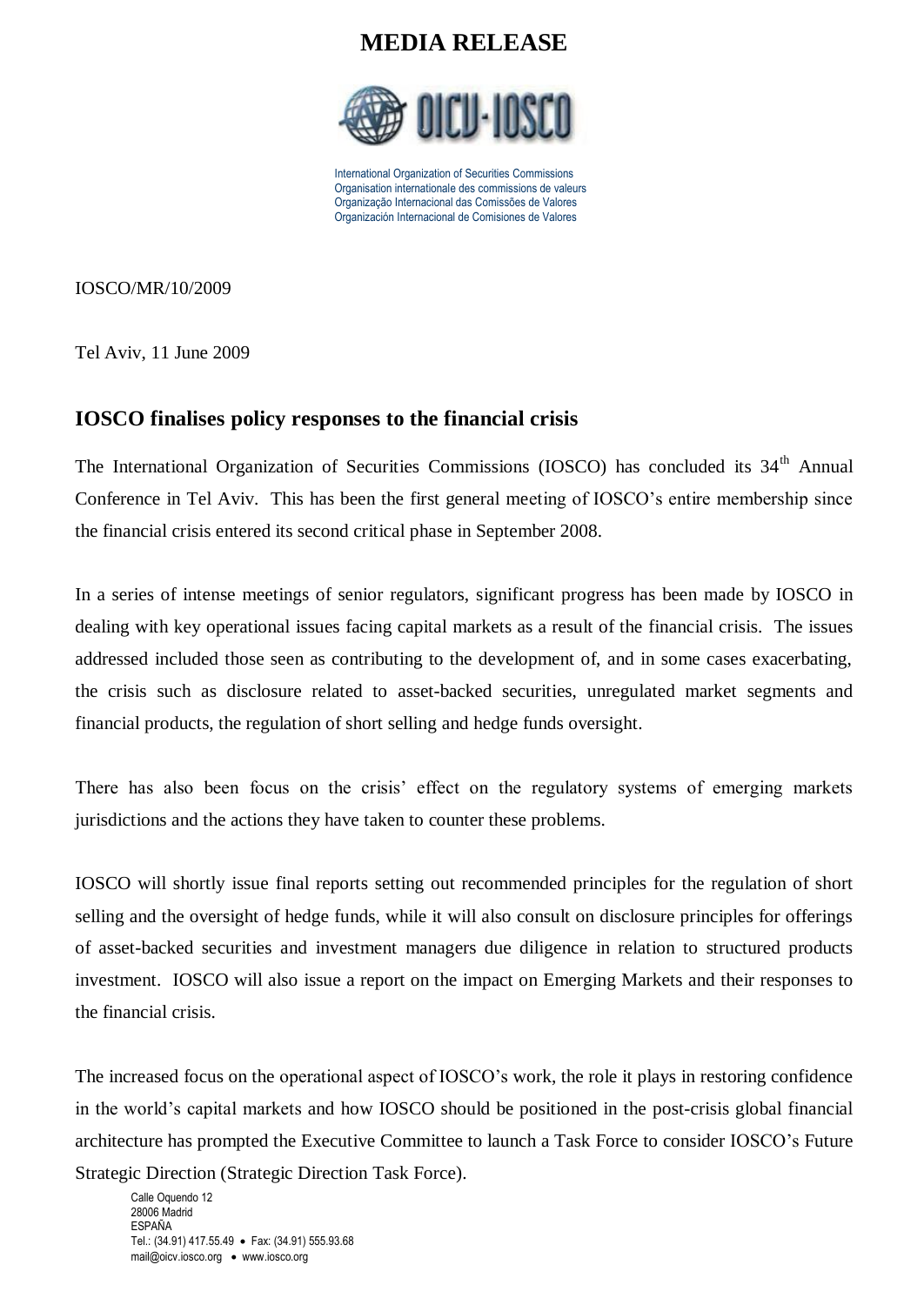

International Organization of Securities Commissions Organisation internationale des commissions de valeurs Organização Internacional das Comissões de Valores Organización Internacional de Comisiones de Valores

This coincides with the achievement of the 2005 Strategic Objective in relation to the IOSCO Multilateral Memorandum of Understanding (MMOU) which demonstrates that it is possible to turn IOSCO guidelines and standards into hard-edged processes requiring compliance from regulatory authorities.

The Strategic Direction Task Force will focus on identifying what IOSCO needs to do to ensure it maintains its pivotal role as the international standard setter for securities regulation in the 21<sup>st</sup> century. The internal consultation process has already begun, and to ensure its effectiveness the review will be correspondingly broad in its reach taking into account all IOSCO members' views, those of the industry and the international financial institutions.

Jane Diplock, Chairman of the Executive Committee, said:

"Now more than ever, IOSCO must work towards reaffirming and building confidence in the world's financial markets, and explore new mechanisms for doing that. Some constants remain of course: reducing systemic risk; encouraging efficient, well-functioning markets; and continuing to protect investors. These essentials are the heart of our mission and always will be.

"Over the years, we have built the relationships and the trust needed to embed global solutions at the national level. We have laid down a strong foundation for a global securities framework with our IOSCO Principles. And the MMOU is a unique example of an international standard implemented across the globe. We are already helping to resolve issues arising from the crisis that are right now having a detrimental effect on capital markets.

"I believe that we must always look to the future. Four years ago, IOSCO set out on the fiveyear journey represented by its major strategic change of direction. We have come a long way.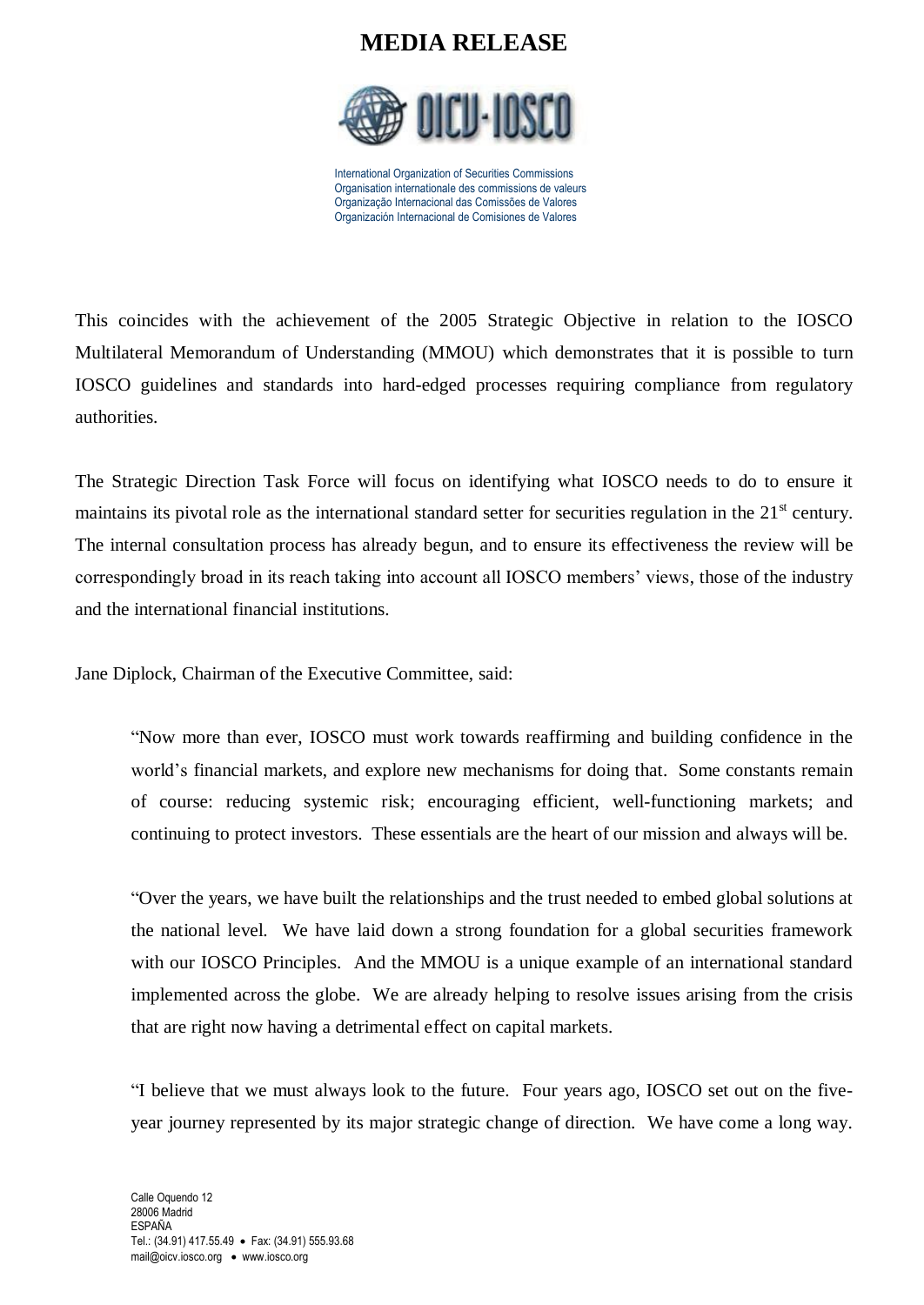

International Organization of Securities Commissions Organisation internationale des commissions de valeurs Organização Internacional das Comissões de Valores Organización Internacional de Comisiones de Valores

We are now on the brink of our next five years, and the global financial crisis makes it imperative that we plan our next steps carefully.

"We need to understand what direction to take in order to reaffirm IOSCO's pivotal role in the international financial architecture. To do that, we must take account of the lessons every country represented here has learned from the crisis. We need to focus more on identifying risks in financial markets and to addressing stability issues within the purview of securities regulators. Recent work on credit rating agencies and hedge funds are good examples of this focus.

"We need to begin formulating a vision that will take us beyond this decade and into the next – a vision that looks towards a future without forgetting the past. By the time we meet again, in Montreal in 2010, a broad direction will have been mapped out.

"While recovery now seems inevitable, challenges remain. The ongoing crisis highlights the importance of addressing stability concerns and reducing systemic risk while continuing to protect investors and promote the fairness, efficiency and transparency of markets."

IOSCO has also published media statement outlining its current areas of focus and the decisions reached at this year's Annual Conference.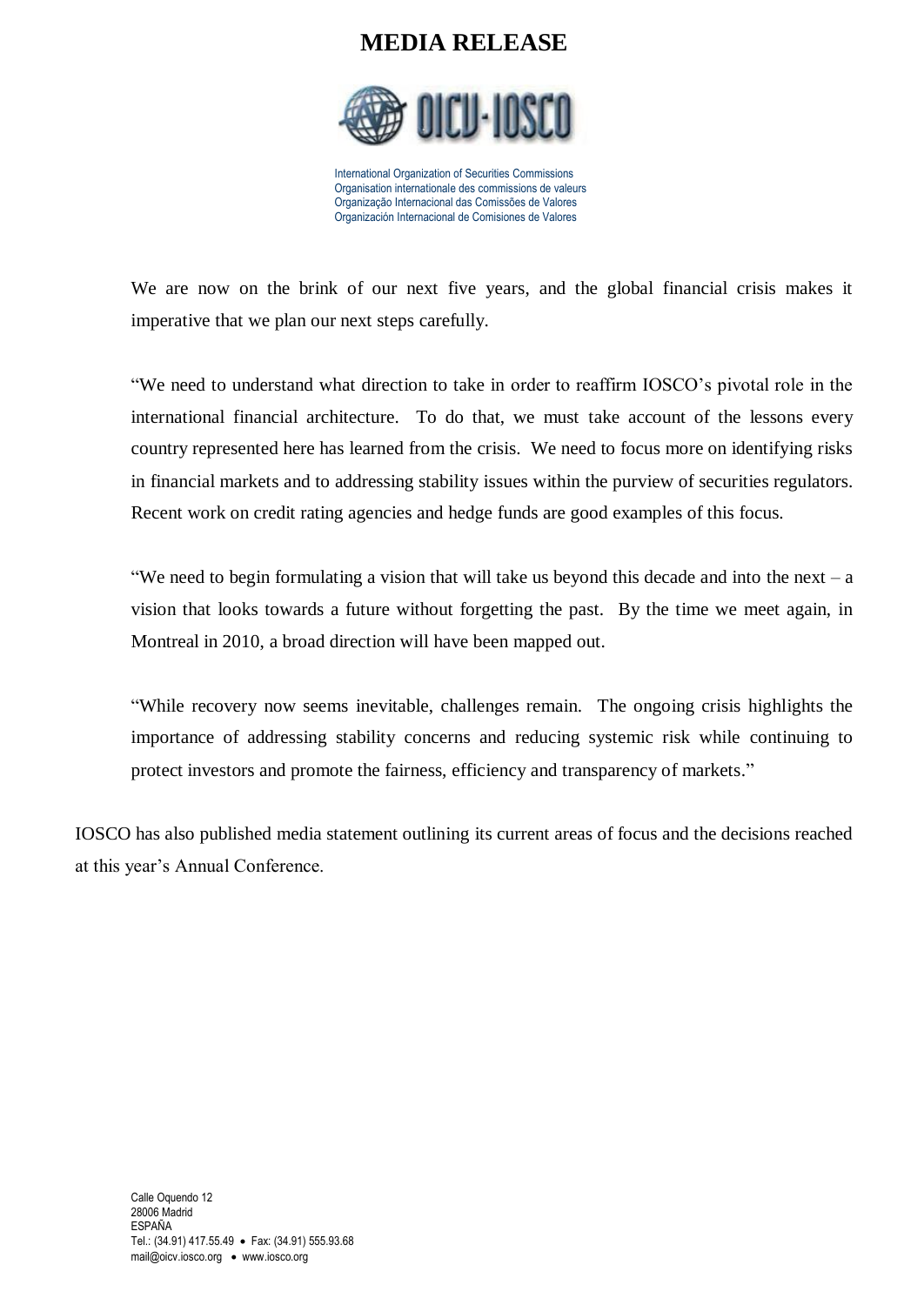

International Organization of Securities Commissions Organisation internationale des commissions de valeurs Organização Internacional das Comissões de Valores Organización Internacional de Comisiones de Valores

#### **NOTES FOR EDITORS**

- 1. [Final Update on IOSCO 2009 Annual Conference](http://www.iosco.org/library/statements/pdf/statements-6.pdf) is available on the IOSCO website.
- 2. IOSCO is recognized as the leading international cooperative policy forum for securities regulators. The organization's broad membership regulates more than 95% of the world's securities markets. IOSCO members regulate more than one hundred jurisdictions and its membership continues to grow steadily.
- 3. Ms. Jane Diplock, Chairman of the New Zealand Securities Commission, is the Chairperson of the Executive Committee;

Ms. Kathleen Casey, Commissioner of the US Securities and Exchange Commission, is the Chairman of the Technical Committee; and

Mr. Guillermo Larrain, Chairman of the Superintendencia de Valores y Seguros of Chile, is Chairman of the Emerging Markets Committee.

- 4. The [Executive Committee](http://www.iosco.org/lists/display_committees.cfm?cmtid=5) is the body elected by the membership of IOSCO which takes all decisions and actions, subject to the By-Laws of IOSCO, necessary to achieve the objectives of the organization. The [Executive Committee](http://www.iosco.org/lists/display_committees.cfm?cmtid=5) is presently composed of the following 19 members: the Chairmen of the [Technical](http://www.iosco.org/lists/display_committees.cfm?cmtid=3) and [Emerging Markets Committees,](http://www.iosco.org/lists/display_committees.cfm?cmtid=8) the Chairmen of each Regional Committee, 1 ordinary member elected by each Regional Committee from among the ordinary members of that region, and 9 ordinary members elected by the [Presidents' Committee.](http://www.iosco.org/lists/display_committees.cfm?cmtid=1)
- 5. The [Technical Committee,](http://www.iosco.org/lists/display_committees.cfm?cmtid=3) a specialised working group established by IOSCO's Executive Committee, is made up of eighteen agencies that regulate some of the worlds larger, more developed and internationalized markets. Its objective is to review major regulatory issues related to international securities and futures transactions and to coordinate practical responses to these concerns. The members of the Technical Committee are Australia, Brazil, China, France, Germany, Hong Kong, India, Italy, Japan, Mexico, the Netherlands, Ontario, Quebec, Spain, Switzerland, United Kingdom and the United States.
- 6. The [Emerging Markets Committee](http://iosco.org/lists/display_committees.cfm?cmtid=8) is a specialised working group established by IOSCO's Executive Committee, representing the world's emerging financial markets. It endeavours to promote the development and improvement in efficiency of emerging securities and futures markets by establishing principles and minimum standards, preparing training programs for the staff of members and facilitating exchange of information and transfer of technology and expertise.
- 7. IOSCO aims through its permanent structures: